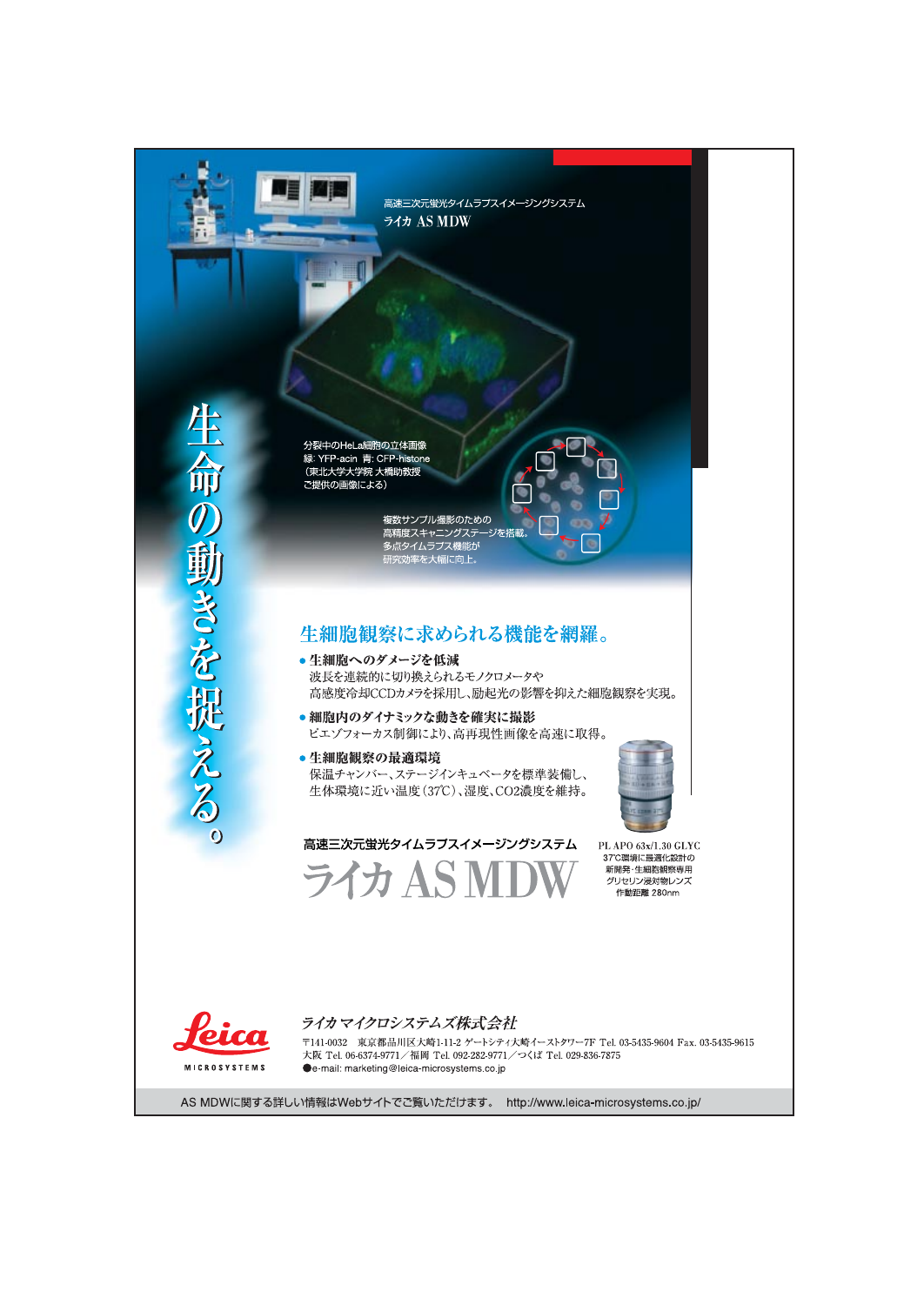# **Development of the UPS Management System "SANUPS SOFTWARE"**

Katsuhiro Yoshizawa Shinji Kondoh

Hironori Ogihara Toshio Saitoh Yutaka Katoh Akihiro Tsukada

## **1. Introduction**

Computers that are the basis of our information-intensive society are backed up by uninterruptible power supply systems (hereafter, UPS) in case of a power supply trouble. However, there are numerous constraints with UPS, such as computers that cannot be shut down using only the UPS even though they need to be shut down during a long power interruption.

To overcome such constraints and enable efficient operation of UPS systems, our company had developed the UPS management system "SAN GUARD" series. With the "SAN GUARD" series, users are able to flexibly shut down their computers and schedule shutdown of their servers.

However, recently, demands for a more efficient and reliable system have risen. Also, with the increasing presence of 64-bit operating systems, a UPS management system supporting these operating systems was required. In response to these demands, we developed the "SANUPS SOFTWARE", a new UPS management system that inherits the features of the conventional system "SAN GUARD".

This document introduces the features of this new software.

## **2. System Configuration**

A UPS management system notifies and shut downs computers when a power failure is detected at the UPS.

There are several possible system configurations. In this document, we will describe a sample configuration in which a server is serially connected to the UPS. Fig. 1 shows this sample configuration.

In this configuration, the "SANUPS SOFTWARE" server that is serially connected to the UPS communicates with the UPS and sends information to the "SANUPS SOFTWARE" client via LAN.

A computer that does not have the "SANUPS SOFTWARE"

installed can also initiate a shut down in case of a power failure by using Telnet connection.

The "SANUPS SOFTWARE" connects to any UPS developed by our company. It can also operate in an environment where our conventional product "SANGUARD IV Lite" is running. The maximum number of devices that can by registered with this software is 50.



Fig. 1: Sample system configuration

## **3. Safety Improvements**

## **3.1 Enhanced automatic battery check function**

With our conventional product, the automatic battery check function was performed by the UPS unit itself. Therefore, when using a UPS without this function, the operator had to manually check the battery level on regular basis.

The "SANUPS SOFTWARE" introduces a software automatic battery check function that enables users to automatically check the battery of UPS units that are not equipped with this function.

The result of the battery check is proactively sent to users via popup messages, battery check information, alarm indication (refer to section 4.1), and e-mail messages.

## **3.2 Enhanced alarm notification function**

With our conventional product, alarms indicating major faults, low batteries, and needs for battery replacement were notified to users with popup messages. Once these popup messages were closed, users could not view the alarms unless they took the trouble to check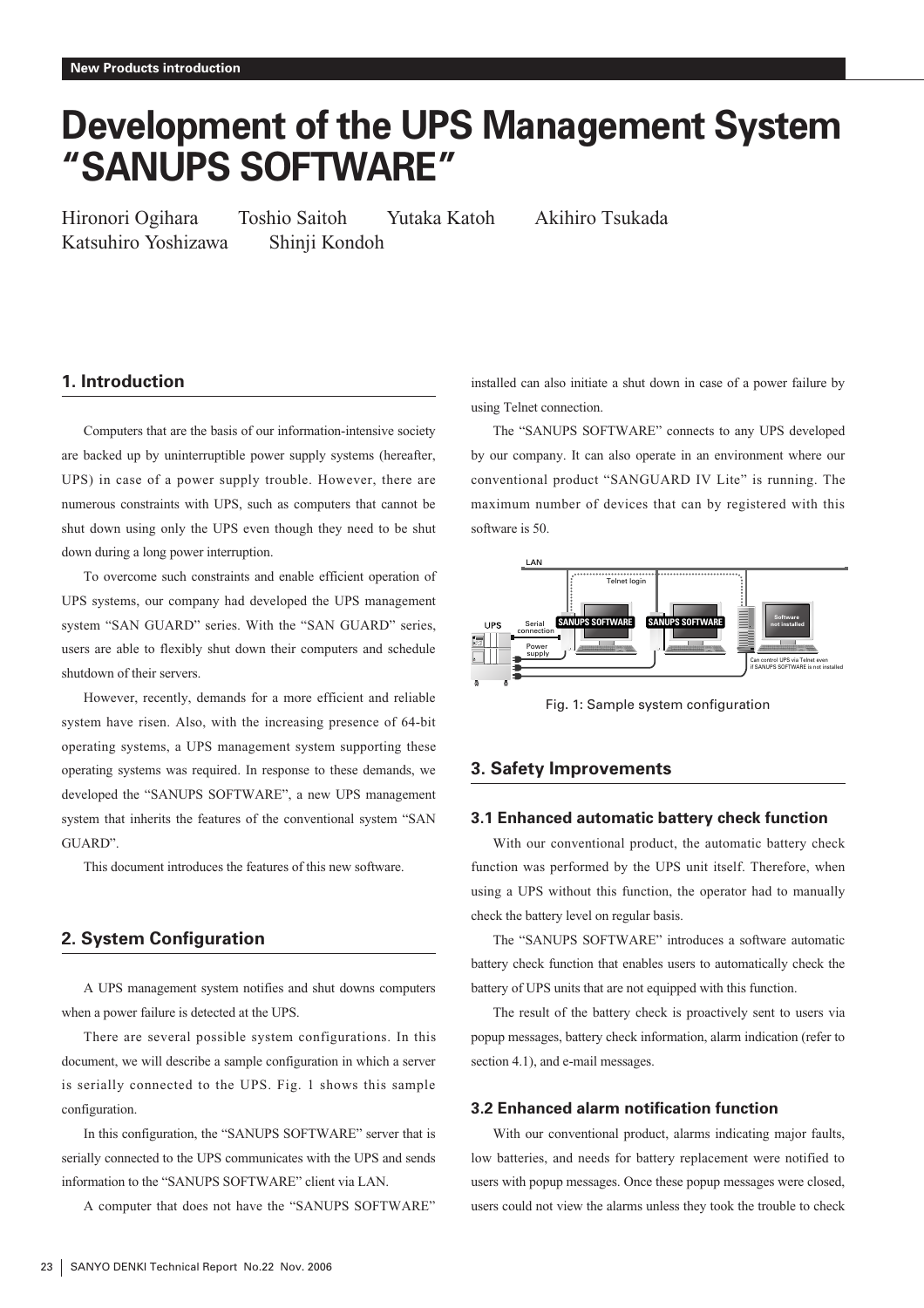for such alarms.

With the new cyclic alarm notification function introduced with the "SANUPS SOFTWARE", the outstanding alarms are shown as popup messages every seven days. With this function, users are continuously reminded of the alarms and are able to safely operate the UPS system.

## **3.3 Shutdown on major faults and overloads**

When a major fault or an overload occurs, the bypass power supply is used. If the power goes down during this condition, the load device will not be backed up. In order to avoid such problem, the "SANUPS SOFTWARE" includes functions to shut down computers even when a major fault or overload occurs.

Verification periods can be specified for these functions to prevent computers from being unnecessarily shut down during a temporary overload.

## **3.4 Flexible operation settings**

The "SANUPS SOFTWARE" includes "Low battery transmission condition" and "UPS automatic startup after power recovery condition" settings, which were introduced with the hybrid UPS "SANUPS E E11A".

The "Low battery transmission condition" setting shuts down the computers when the estimated remaining time of the battery approaches the specified time.

The "UPS automatic startup after power recovery condition" setting prevents UPS from automatically starting up after power recovery until the battery charging rate reaches the specified level. This function prevents the power from turning on before the battery is fully charged in case the power is lost again after the recovery, thus ensuring safe operation of the system.

## **4. Operational Improvements**

## **4.1 Intuitive system status screen**

With our conventional product, the UPS status was shown only as text on the status bar of the configuration tool. With "SANUPS SOFTWARE", the status indication is dramatically improved by adopting a system status screen that shows the activity status of UPS graphically.

Fig. 2 shows sample system status screens.



Fig. 2: Sample system status screens

This status screen shows the UPS status, various alarms, connected devices, and the next shutdown and startup schedule, which allows users to check the status of UPS at a glance.

#### **4.2 Per-client shutdown delay**

With our conventional product, shutdown delay could only be performed per outlet. However, there were demands to shut down each client at different timings.

The "SANUPS SOFTWARE" introduces a function to shut down each client with different delays in respond to market demand.

## **4.3 Retrieval of status and event log information via e-mail**

With our conventional product, users could be notified of event occurrences via e-mail, but they could not receive current status and event logs.

With the "SANUPS SOFTWARE", users can receive event log and status information as replies to reference requests they send via e-mail, thus allowing them to retrieve any UPS information.

Fig. 3 shows sample e-mail messages.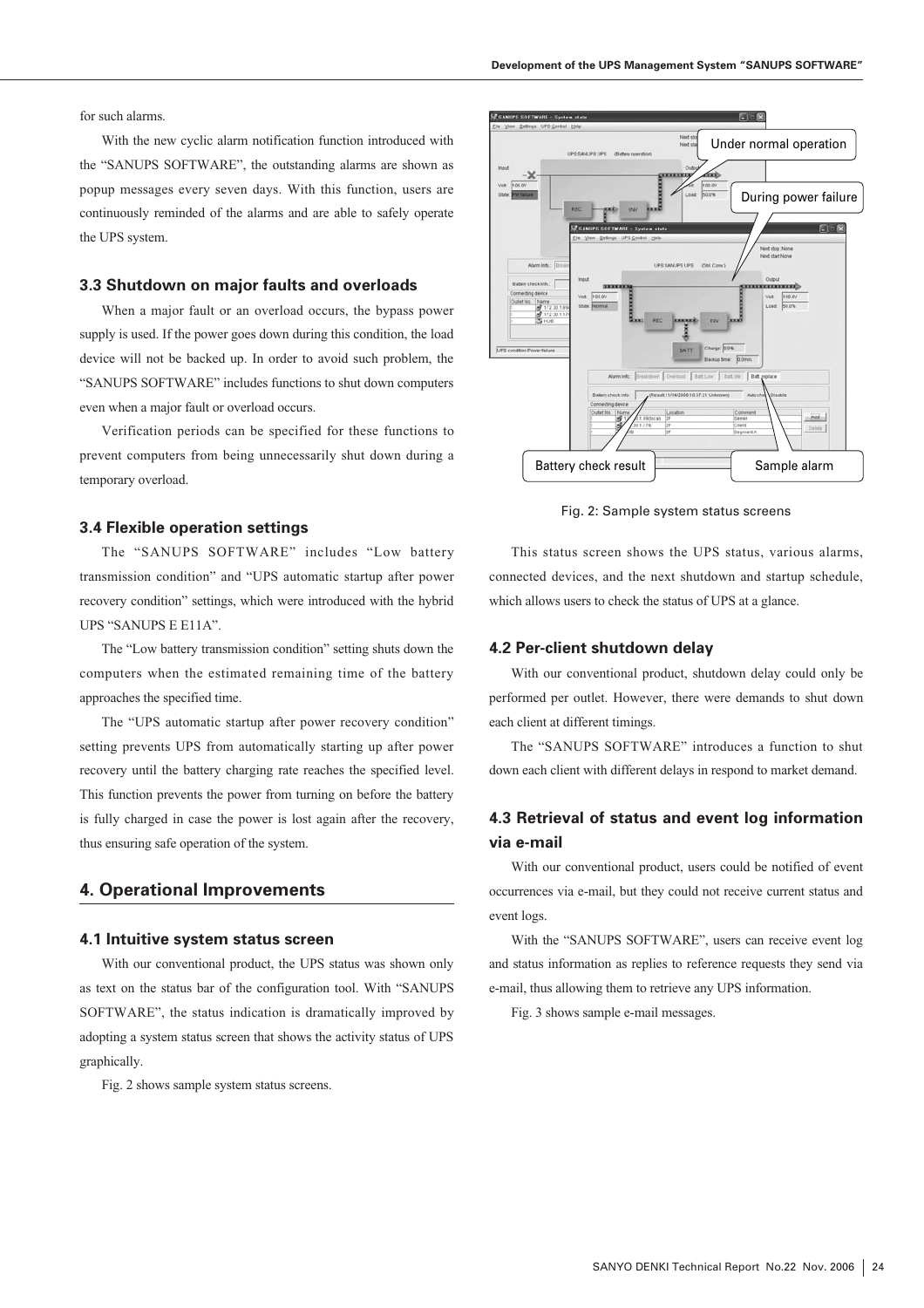| 新規 + 近位 + 転送 移動 + 送信奏を追加。 印刷 新辞 開つる<br>o<br>进信者<br>Bft:<br>2005年08月23日 水曜日 16:25<br><b>Re Log Request All</b><br>[1.3-F (0514) (2006/08/23 16:23:40) (0.0.0.0.) (0.00002000)]<br>2 Ivi (0514) (2006/08/23 16:21:51) (0.0.0.0) (0.00002014) 3<br>[3]H (0514) (2006/08/23 16:21:39) (0.0.0.0) (0.40000100a)]<br>4.5 (4.0501) (2006/08/23 16:21:30) (0.0.0.0) (-)<br>130602 3 Rs.UPS Status Reginat GMS Condition) - Microsoft Internet Explorer<br>$-17x$<br>6341030<br>[ 7 Jul 0051]<br>$\omega$<br>新規 +   近ほ +   転送   移動 +   送信者を追加   印刷   制限   開じる<br>8 Ist (051)<br>9 Jul 0050<br>D.D.Jef <051<br>进信者:<br>013 Jul 084<br>容化<br>D12:3-A <051<br>日付<br>2006年08月23日 水曜日 16:25<br><b>P13 Jul 0051</b><br>外名。<br>Re UPS Status Request UPS Condition)<br>04 Int 0350<br>[AC input voltage]<br>Nurmal<br>Dutout state<br>Re:UPS Status Request (UPS Measuring Value) - Microsoft Internet Explorer<br>$: 0 %BynchronisSync.新規→ 法は→ 転送 移動→ 法信者を追加 印刷 利用 閉じるDoverter opeYes进信者IBypass open魔衛- Noc.Battery opeHet2006年08月23日 水曜日1625NoRe: UPS Status Request LPS Measuring Value)件化Bitanding byNoDrawt Volt.]Dilaiting for104VNoDrout frequency]Mathery Me60.0 HzNoDutsut Volt 1Battery volt98VNormalDutput Curr.][Testing the0.0ANo[Load factor]IBathery test10%Pausbie[Battery Chg. Volt.]Rheat to add26VNone[Battery Dis-Chg. Vult.]Mattery Chy:26VNone[Anbient Temp.]250Battery Charge 102K$ |                     |
|-------------------------------------------------------------------------------------------------------------------------------------------------------------------------------------------------------------------------------------------------------------------------------------------------------------------------------------------------------------------------------------------------------------------------------------------------------------------------------------------------------------------------------------------------------------------------------------------------------------------------------------------------------------------------------------------------------------------------------------------------------------------------------------------------------------------------------------------------------------------------------------------------------------------------------------------------------------------------------------------------------------------------------------------------------------------------------------------------------------------------------------------------------------------------------------------------------------------------------------------------------------------------------------------------------------------------------------------------------------------------------------------|---------------------|
|                                                                                                                                                                                                                                                                                                                                                                                                                                                                                                                                                                                                                                                                                                                                                                                                                                                                                                                                                                                                                                                                                                                                                                                                                                                                                                                                                                                           |                     |
|                                                                                                                                                                                                                                                                                                                                                                                                                                                                                                                                                                                                                                                                                                                                                                                                                                                                                                                                                                                                                                                                                                                                                                                                                                                                                                                                                                                           |                     |
|                                                                                                                                                                                                                                                                                                                                                                                                                                                                                                                                                                                                                                                                                                                                                                                                                                                                                                                                                                                                                                                                                                                                                                                                                                                                                                                                                                                           |                     |
|                                                                                                                                                                                                                                                                                                                                                                                                                                                                                                                                                                                                                                                                                                                                                                                                                                                                                                                                                                                                                                                                                                                                                                                                                                                                                                                                                                                           |                     |
|                                                                                                                                                                                                                                                                                                                                                                                                                                                                                                                                                                                                                                                                                                                                                                                                                                                                                                                                                                                                                                                                                                                                                                                                                                                                                                                                                                                           |                     |
|                                                                                                                                                                                                                                                                                                                                                                                                                                                                                                                                                                                                                                                                                                                                                                                                                                                                                                                                                                                                                                                                                                                                                                                                                                                                                                                                                                                           |                     |
|                                                                                                                                                                                                                                                                                                                                                                                                                                                                                                                                                                                                                                                                                                                                                                                                                                                                                                                                                                                                                                                                                                                                                                                                                                                                                                                                                                                           |                     |
|                                                                                                                                                                                                                                                                                                                                                                                                                                                                                                                                                                                                                                                                                                                                                                                                                                                                                                                                                                                                                                                                                                                                                                                                                                                                                                                                                                                           |                     |
|                                                                                                                                                                                                                                                                                                                                                                                                                                                                                                                                                                                                                                                                                                                                                                                                                                                                                                                                                                                                                                                                                                                                                                                                                                                                                                                                                                                           |                     |
|                                                                                                                                                                                                                                                                                                                                                                                                                                                                                                                                                                                                                                                                                                                                                                                                                                                                                                                                                                                                                                                                                                                                                                                                                                                                                                                                                                                           |                     |
|                                                                                                                                                                                                                                                                                                                                                                                                                                                                                                                                                                                                                                                                                                                                                                                                                                                                                                                                                                                                                                                                                                                                                                                                                                                                                                                                                                                           | <b>GIDX</b>         |
|                                                                                                                                                                                                                                                                                                                                                                                                                                                                                                                                                                                                                                                                                                                                                                                                                                                                                                                                                                                                                                                                                                                                                                                                                                                                                                                                                                                           | $\ddot{\mathbf{v}}$ |
|                                                                                                                                                                                                                                                                                                                                                                                                                                                                                                                                                                                                                                                                                                                                                                                                                                                                                                                                                                                                                                                                                                                                                                                                                                                                                                                                                                                           |                     |
|                                                                                                                                                                                                                                                                                                                                                                                                                                                                                                                                                                                                                                                                                                                                                                                                                                                                                                                                                                                                                                                                                                                                                                                                                                                                                                                                                                                           |                     |
|                                                                                                                                                                                                                                                                                                                                                                                                                                                                                                                                                                                                                                                                                                                                                                                                                                                                                                                                                                                                                                                                                                                                                                                                                                                                                                                                                                                           |                     |
|                                                                                                                                                                                                                                                                                                                                                                                                                                                                                                                                                                                                                                                                                                                                                                                                                                                                                                                                                                                                                                                                                                                                                                                                                                                                                                                                                                                           |                     |
|                                                                                                                                                                                                                                                                                                                                                                                                                                                                                                                                                                                                                                                                                                                                                                                                                                                                                                                                                                                                                                                                                                                                                                                                                                                                                                                                                                                           |                     |
|                                                                                                                                                                                                                                                                                                                                                                                                                                                                                                                                                                                                                                                                                                                                                                                                                                                                                                                                                                                                                                                                                                                                                                                                                                                                                                                                                                                           |                     |
|                                                                                                                                                                                                                                                                                                                                                                                                                                                                                                                                                                                                                                                                                                                                                                                                                                                                                                                                                                                                                                                                                                                                                                                                                                                                                                                                                                                           |                     |
|                                                                                                                                                                                                                                                                                                                                                                                                                                                                                                                                                                                                                                                                                                                                                                                                                                                                                                                                                                                                                                                                                                                                                                                                                                                                                                                                                                                           |                     |
|                                                                                                                                                                                                                                                                                                                                                                                                                                                                                                                                                                                                                                                                                                                                                                                                                                                                                                                                                                                                                                                                                                                                                                                                                                                                                                                                                                                           |                     |
|                                                                                                                                                                                                                                                                                                                                                                                                                                                                                                                                                                                                                                                                                                                                                                                                                                                                                                                                                                                                                                                                                                                                                                                                                                                                                                                                                                                           |                     |
| Illattery Backup Time 3                                                                                                                                                                                                                                                                                                                                                                                                                                                                                                                                                                                                                                                                                                                                                                                                                                                                                                                                                                                                                                                                                                                                                                                                                                                                                                                                                                   |                     |
| 1092sec                                                                                                                                                                                                                                                                                                                                                                                                                                                                                                                                                                                                                                                                                                                                                                                                                                                                                                                                                                                                                                                                                                                                                                                                                                                                                                                                                                                   |                     |

Fig. 3: Sample replies to requests

## **4.4 Configuration via web browsers and Telnet**

The "SANUPS SOFTWARE" allows configuration of the "SANUPS SOFTWARE" server using web browsers. Users can configure and check the status from a computer that does not have the software installed.

The "SANUPS SOFTWARE" also includes a Telnet function that permits configuration of the "SANUPS SOFTWARE" server via Telnet. Users can remotely control the server from an environment with only a CUI $(1)$ .

Using these functions, users can configure the "SANUPS SOFTWARE" and check the UPS status from various environments. Also, these functions share the same user interface as our LAN interface cards, making the navigation easy when used together. Fig. 4 shows sample web screens.

The web and Telnet functions can be disabled if they are not needed to enhance security.



Fig. 4: Sample web screens

(\*1) CUI: Character-based User Interface

A user interface that displays information in text only and is navigated by command inputs. Often used for servers.

## **4.5 Support of 64-bit operating systems**

As the operating systems move to 64-bit, UPS management systems need to support such operating systems. Since 32-bit operating systems are still in high demand, the "SANUPS SOFTWARE" supports both 32-bit and 64-bit operating systems.

Supported operating systems are Windows, UNIX, and Linux.

## **4.6 Application shutdown**

The "SANUPS SOFTWARE" introduces an application shutdown function. This function automatically saves the files that were opened in Microsoft Office applications at the time of shutdown.

It allows secure saving of files that were being edited without operator intervention during shutdown.

Supported applications are Word, Excel, PowerPoint, Project, Publisher, Visio, and FrontPage.

Please note that only the Windows editions of these applications are supported.

## **5. List of Functions**

Table 1 lists the major functions of the "SANUPS SOFTWARE" for serial and contact connections.

| <b>Connection method</b>                    |    | Serial connection Contact connection |
|---------------------------------------------|----|--------------------------------------|
| <b>Function</b>                             |    |                                      |
| Automatic shutdown                          |    |                                      |
| <b>UPS</b> control                          |    | ×                                    |
| User command execution                      |    |                                      |
| Event notification                          |    | Δ                                    |
| <b>E-Mail transmission</b>                  |    |                                      |
| Event log display                           |    | Δ                                    |
| UPS status and measurements display         |    | $\times$                             |
| UPS status and measurements history display |    | $\times$                             |
| Scheduling                                  |    | X                                    |
| <b>SNMP</b> support                         |    |                                      |
| WakeOnLAN                                   |    |                                      |
| Web browser support                         | ۰. |                                      |
| Telnet support                              |    |                                      |
| Automatic battery check                     |    | ×                                    |
| Cyclic notification                         |    | ×                                    |

Table 1: List of functions

Legend **○**: Supported, **△**: Limited support, **×**: Not supported